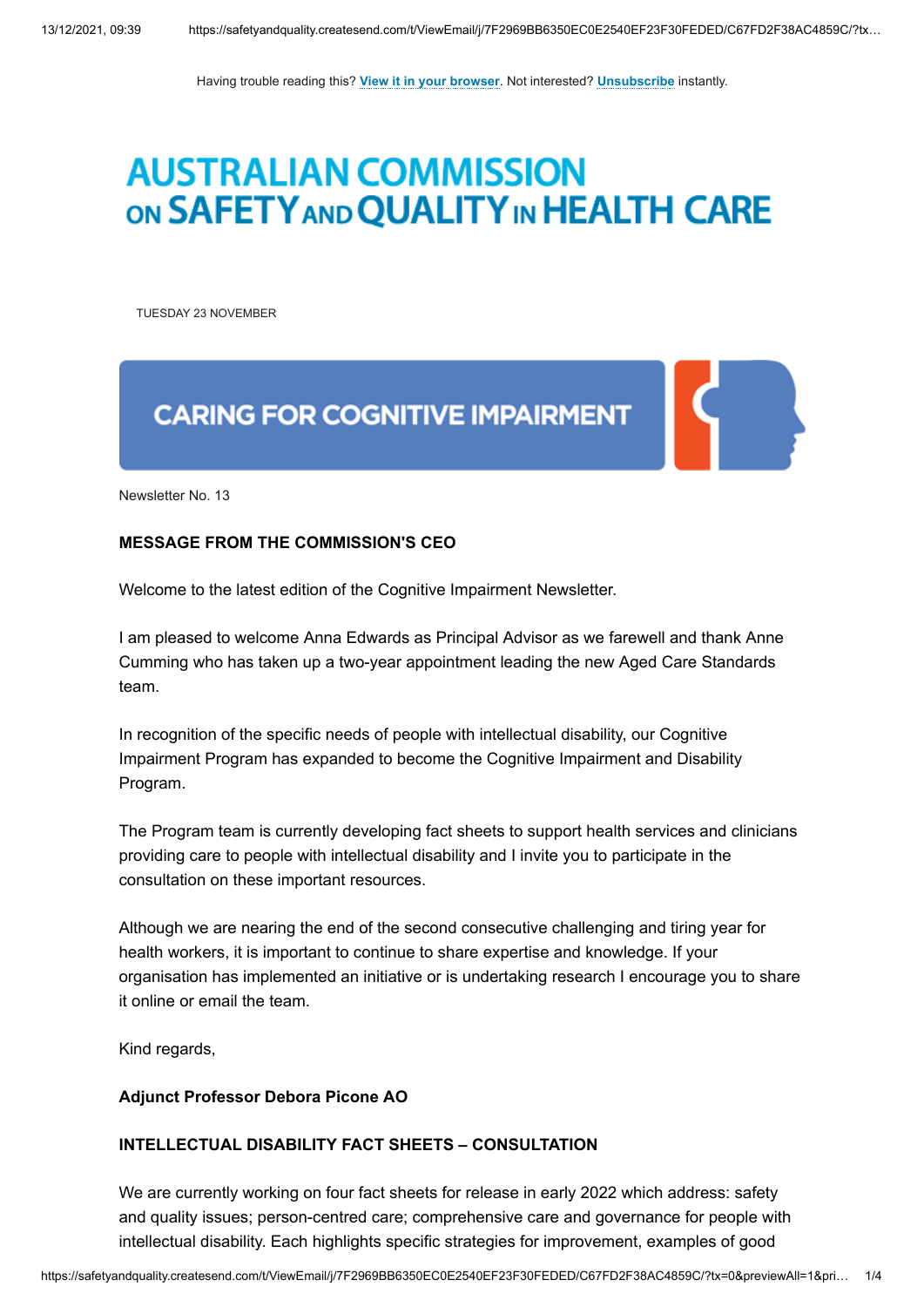practice and links to further resources. There is also a fact sheet with key actions for clinicians and an easy read summary of the fact sheets.

Consultation on the draft fact sheets closed on 22 November. The revised fact sheets will be available in 2022.

## **NEW DISABILITY PROGRAM**

The newly expanded Cognitive Impairment and Disability Program is a development recognising the needs of people with intellectual disability. While people with intellectual disability are included within the definition of cognitive impairment in the National Safety and Quality Health Service Standards, there is evidence they are over-represented in potentially avoidable deaths and have a higher premature mortality rate.

Work is underway to develop resources providing specific, targeted strategies and actions to support health services respond to specific needs of people with intellectual disability and their families and carers. The resources address the potential factors resulting in negative hospital experiences such as barriers to communication, attitudes of clinicians and a lack of engagement with families.

The Cognitive Impairment Advisory Group has appointed a representative living with intellectual disability who is providing valuable guidance and feedback on ways to improve inclusivity when engaging with consumers. These contributions will inform the Program's Commission-wide project to streamline an inclusive consultation process.

## **WE WOULD LIKE YOUR STORIES - EXPANDING COGNITIVE CARE ONLINE**

The expansion of the Commission's Cognitive Impairment Program to include disability provides us with an opportunity make our Cognitive Care website more inclusive of people with intellectual disability.

In addition to providing resources we would like to hear your stories and share your hospital experience - as a carer or family member or a person living with intellectual disability.

If your hospital or health service has undertaken research, implemented an initiative or developed a resource to support quality health care provided to people with intellectual disability we would like to publish this on our Cognitive Care website to share your knowledge and expertise with others working in the field.

The email address and link to the share your story form are below.

## **LAUNCH OF THE UPDATED DELIRIUM CLINICAL CARE STANDARD**

The updated Delirium Clinical Care Standard was launched by Associate Professor Gideon Caplan, President of the Australasian Delirium Association, at the Australasian Delirium Association Conference, on Thursday 9 September.

The Standard aims to improve the prevention of delirium in patients at risk and the early diagnosis and treatment of patients with delirium, so that the incidence, severity and duration of delirium are reduced.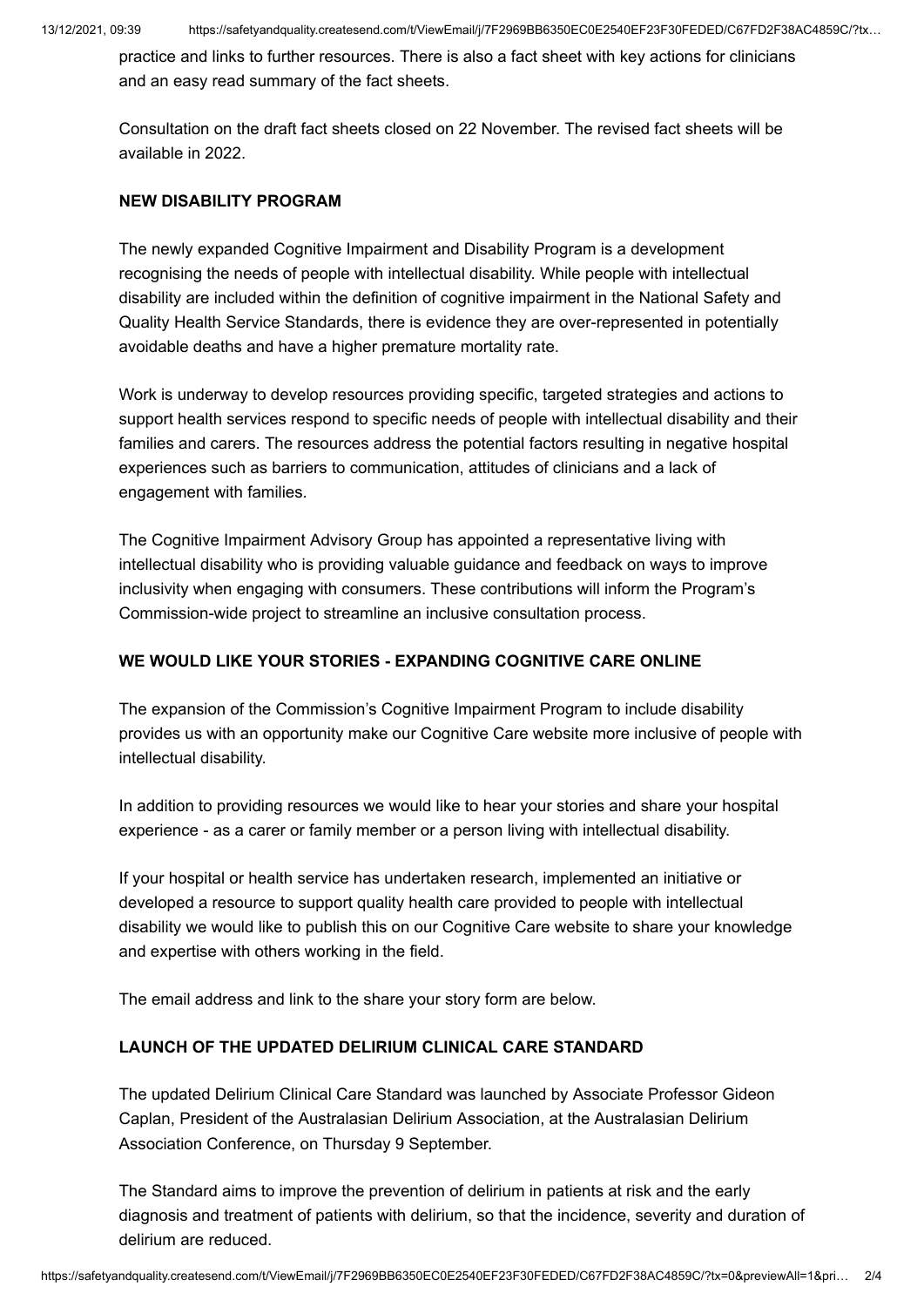Professor Susan Kurrle and Anne Cumming presented about the history of the Standard and the updates in the new revision. The presentations will be available on the Commission website.

Key changes to the Standard include:

- Adding Quality statement 3: Patient-centred information and support, a new quality statement regarding information and support to reduce the distress and severity of symptoms of delirium
- Changes to Quality statement 6: Preventing complications of care, to include the risks of functional decline, malnutrition and dehydration for those with delirium rather than only the risk of falls and pressure injuries
- Changes to Quality statement 7: Avoiding use of antipsychotic medicines, to reflect current evidence that the routine use of antipsychotic medicines is not recommended for a patient with delirium.

The link to the Delirium Clinical Care Standard is below.

## **EASY ENGLISH TRANSLATIONS**

Our new consumer resource for people with cognitive impairment, their families and carers: *My Healthcare Rights – a guide for people with cognitive impairment*, and the Easy English translation are now available in 20 community languages:

(Arabic, Bengali, Chinese Traditional, Chinese Simplified, Dari, Farsi, Greek, Hindi, Italian, Karen, Korean, Macedonian, Nepali, Portuguese, Punjabi, Spanish, Tagalog, Tamil, Thai, Vietnamese).

Links to these resources are below.

## **NDIS PROVIDER PRACTICE ALERTS**

The NDIS Quality and Safeguards Commission contracted the Commission to develop three Provider Practice Alerts which have just been published on their website:

- Comprehensive Health Assessment
- Oral Health
- Lifestyle Risk Factors

The three evidence-based Alerts provide information to NDIS Service Providers about preventing, identifying and managing key health-related risks to participants. The Alerts are usually 2-3 pages and are written in plain English.

As well as providing information about how NDIS providers can support participants to manage and reduce key risks, the Alerts include practical tools and resources online which are appropriate for people with disability, their family members and carers, and service providers.

Links to the Provider Practice Alerts are below.

### **LITERATURE REVIEW ON ANTIPSYCHOTICS**